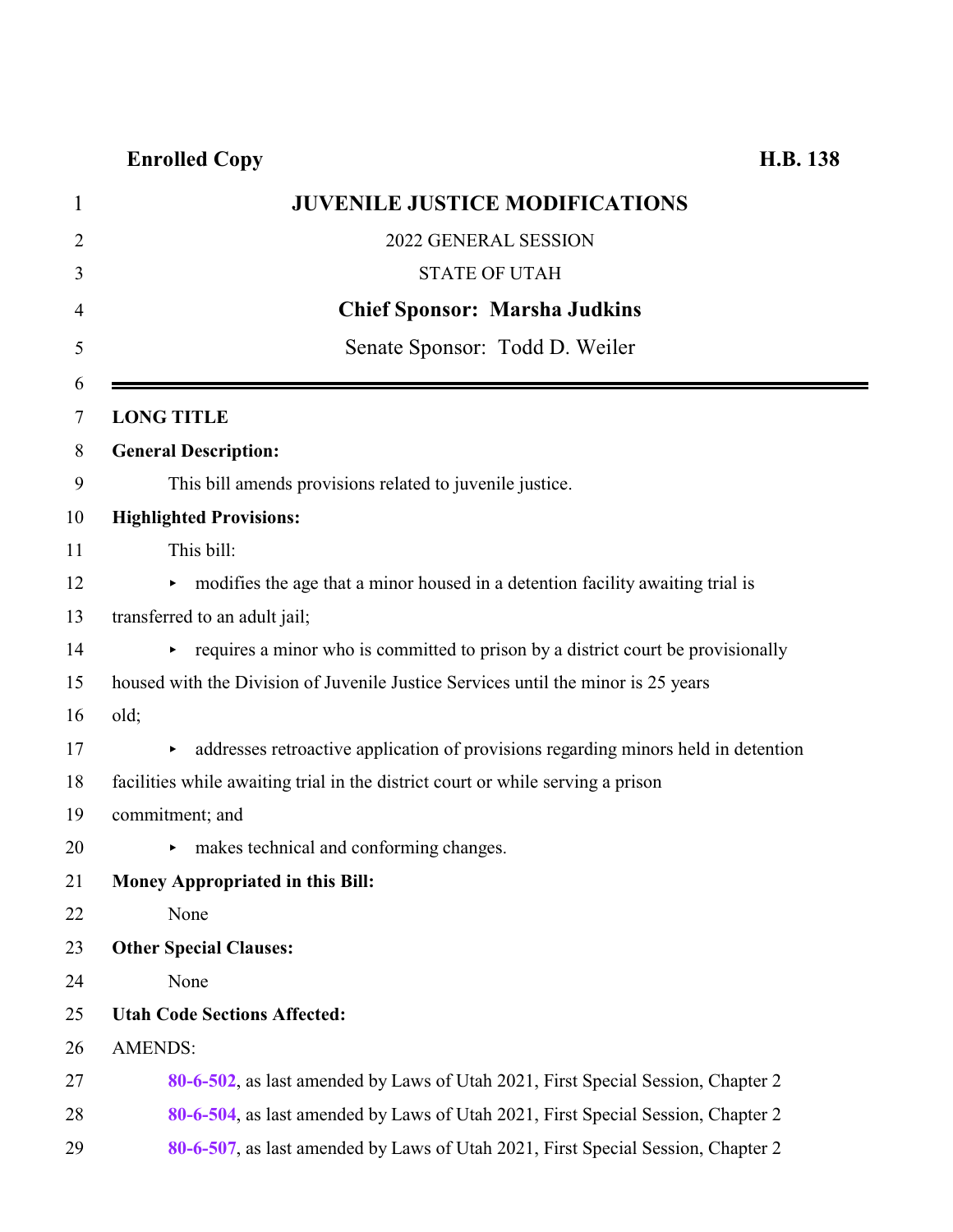<span id="page-1-0"></span>

| Be it enacted by the Legislature of the state of Utah:                                        |
|-----------------------------------------------------------------------------------------------|
| Section 1. Section 80-6-502 is amended to read:                                               |
| 80-6-502. Criminal information for a minor in district court.                                 |
| (1) If a prosecuting attorney charges a minor with aggravated murder under Section            |
| 76-5-202 or murder under Section 76-5-203, the prosecuting attorney shall file a criminal     |
| information in the district court if the minor was the principal actor in an offense and the  |
| criminal information alleges:                                                                 |
| (a) the minor was 16 or 17 years old at the time of the offense; and                          |
| (b) the offense for which the minor is being charged is:                                      |
| [Section 76-5-202,] aggravated murder, as described in Section 76-5-202; or<br>(i)            |
| (ii) [Section $76-5-203$ ,] murder, as described in Section $76-5-203$ .                      |
| (2) If the prosecuting attorney files a criminal information in the district court in         |
| accordance with Subsection (1), the district court shall try the minor as an adult, except:   |
| (a) the minor is not subject to a sentence of death in accordance with Subsection             |
| 76-3-206(2)(b); and                                                                           |
| (b) the minor is not subject to a sentence of life without parole in accordance with          |
| Subsection 76-3-206(2)(b) or 76-3-207.5(3) or Section 76-3-209.                               |
| (3) (a) Except for a minor who is subject to the authority of the Board of Pardons and        |
| Parole, a minor charged with aggravated murder or murder under Subsection (1) shall be held   |
| in a detention facility.                                                                      |
| (b) A minor held in a detention facility under Subsection $(3)(a)$ shall remain in the        |
| facility:                                                                                     |
| (i) until released by the district court; or                                                  |
| (ii) if convicted, until sentencing.                                                          |
| (4) If a minor is held in a detention facility under Subsection $(3)(a)$ , the district court |
| shall:                                                                                        |
| (a) advise the minor of the right to bail; and                                                |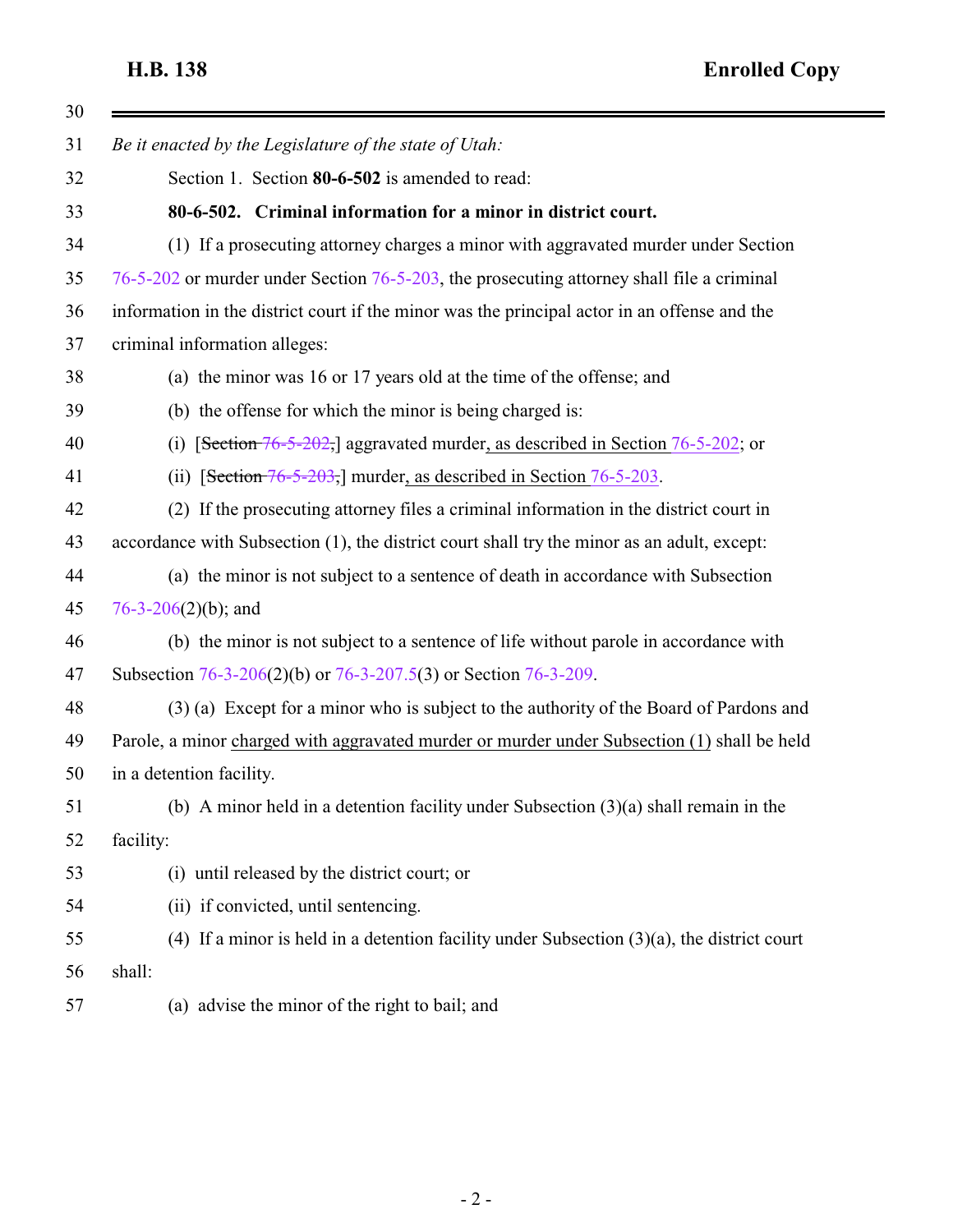<span id="page-2-0"></span>

| 58 | (b) set initial bail in accordance with Title 77, Chapter 20, Bail.                                |
|----|----------------------------------------------------------------------------------------------------|
| 59 | $(5)$ (a) If a minor held in a detention facility under Subsection $(3)(a)$ attains the age of     |
| 60 | $[21]$ 25 years old, the minor shall:                                                              |
| 61 | (i) be transferred within 30 days to an adult jail; and                                            |
| 62 | (ii) remain in the adult jail until:                                                               |
| 63 | $\left[\frac{a}{a}\right]$ (A) released by the district court; or                                  |
| 64 | $[\phi]$ (B) if convicted, sentencing.                                                             |
| 65 | (b) Subsection $(5)(a)$ applies to any minor who is being held in a detention facility as          |
| 66 | described in Subsection $(3)(a)$ on or after May 4, 2022.                                          |
| 67 | (6) If a minor is held in a detention facility under Subsection $(3)(a)$ and the minor's           |
| 68 | conduct or condition endangers the safety or welfare of others in the detention facility, the      |
| 69 | district court may find that the minor shall be detained in another place of confinement           |
| 70 | considered appropriate by the district court, including a jail or an adult facility for pretrial   |
| 71 | confinement.                                                                                       |
| 72 | (7) If a minor is charged for aggravated murder or murder in the district court under              |
| 73 | this section, and all charges for aggravated murder or murder result in an acquittal, a finding of |
| 74 | not guilty, or a dismissal:                                                                        |
| 75 | (a) the juvenile court gains jurisdiction over all other offenses committed by the minor;          |
| 76 | and                                                                                                |
| 77 | (b) the division gains jurisdiction over the minor.                                                |
| 78 | Section 2. Section 80-6-504 is amended to read:                                                    |
| 79 | 80-6-504. Preliminary hearing -- Grounds for transfer -- Detention of a minor                      |
| 80 | bound over to the district court.                                                                  |
| 81 | (1) If a prosecuting attorney files a criminal information in accordance with Section              |
| 82 | 80-6-503, the juvenile court shall conduct a preliminary hearing to determine whether a minor      |
| 83 | should be bound over to the district court for a qualifying offense.                               |
| 84 | (2) At the preliminary hearing under Subsection (1), the prosecuting attorney shall have           |
| 85 | the burden of establishing:                                                                        |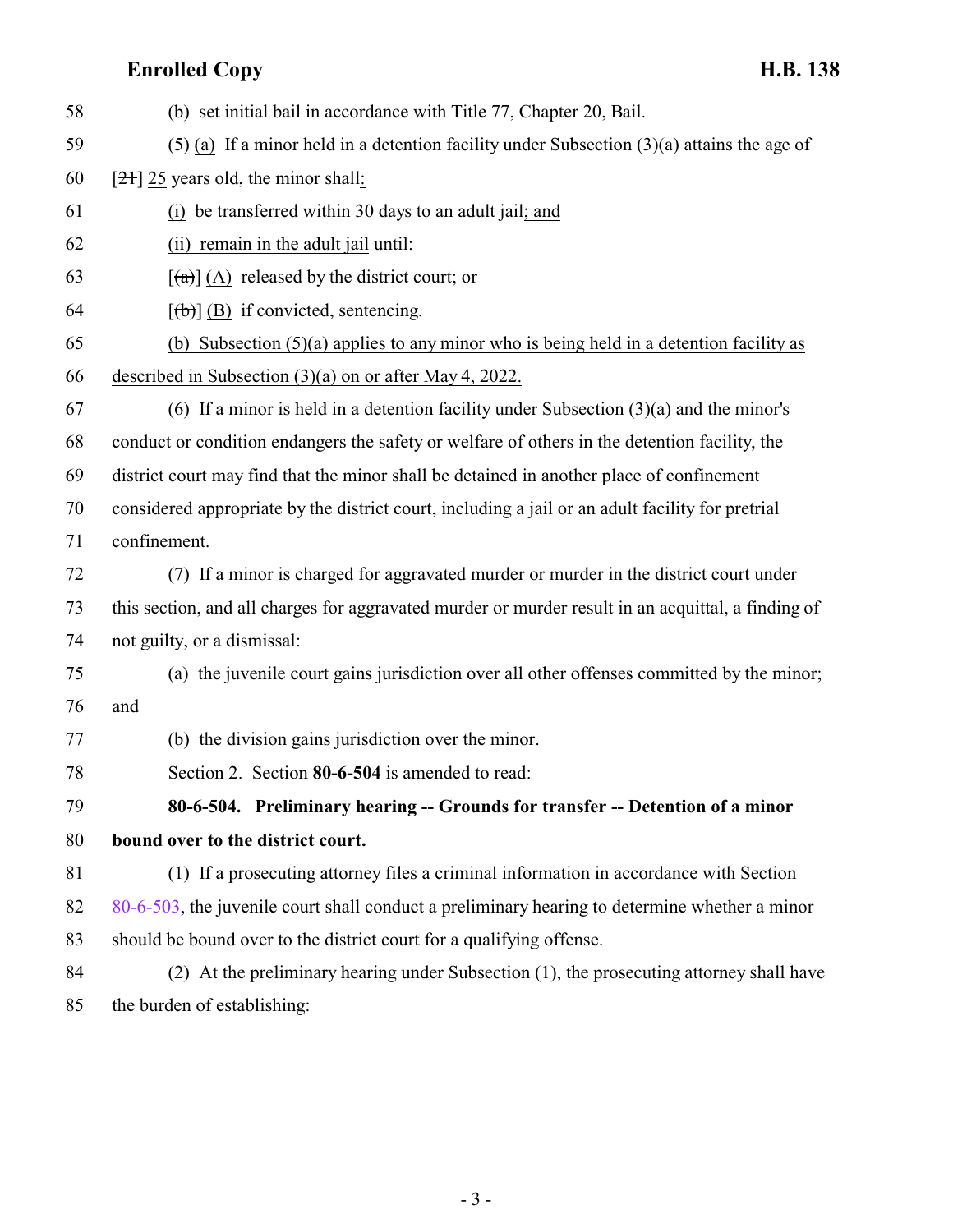| 86  | (a) probable cause to believe that a qualifying offense was committed and the minor             |
|-----|-------------------------------------------------------------------------------------------------|
| 87  | committed that offense; and                                                                     |
| 88  | (b) by a preponderance of the evidence, that it is contrary to the best interests of the        |
| 89  | minor and the public for the juvenile court to retain jurisdiction over the offense.            |
| 90  | $(3)$ In making a determination under Subsection $(2)(b)$ , the juvenile court shall consider   |
| 91  | and make findings on:                                                                           |
| 92  | (a) the seriousness of the qualifying offense and whether the protection of the                 |
| 93  | community requires that the minor is detained beyond the amount of time allowed under           |
| 94  | Subsection $80-6-802(1)$ , or beyond the age of continuing jurisdiction that the juvenile court |
| 95  | may exercise under Section 80-6-605;                                                            |
| 96  | (b) the extent to which the minor's actions in the qualifying offense were committed in         |
| 97  | an aggressive, violent, premeditated, or willful manner;                                        |
| 98  | (c) the minor's mental, physical, educational, trauma, and social history;                      |
| 99  | (d) the criminal record or history of the minor; and                                            |
| 100 | (e) the likelihood of the minor's rehabilitation by the use of services and facilities that     |
| 101 | are available to the juvenile court.                                                            |
| 102 | (4) The amount of weight that each factor in Subsection (3) is given is in the juvenile         |
| 103 | court's discretion.                                                                             |
| 104 | (5) (a) The juvenile court may consider any written report or other material that relates       |
| 105 | to the minor's mental, physical, educational, trauma, and social history.                       |
| 106 | (b) Upon request by the minor, the minor's parent, guardian, or other interested party,         |
| 107 | the juvenile court shall require the person preparing the report, or other material, under      |
| 108 | Subsection $(5)(a)$ to appear and be subject to direct and cross-examination.                   |
| 109 | (6) At the preliminary hearing under Subsection (1), a minor may testify under oath,            |
| 110 | call witnesses, cross-examine witnesses, and present evidence on the factors described in       |
| 111 | Subsection (3).                                                                                 |
| 112 | (7) (a) A proceeding before the juvenile court related to a charge filed under this part        |
| 113 | shall be conducted in conformity with the Utah Rules of Juvenile Procedure.                     |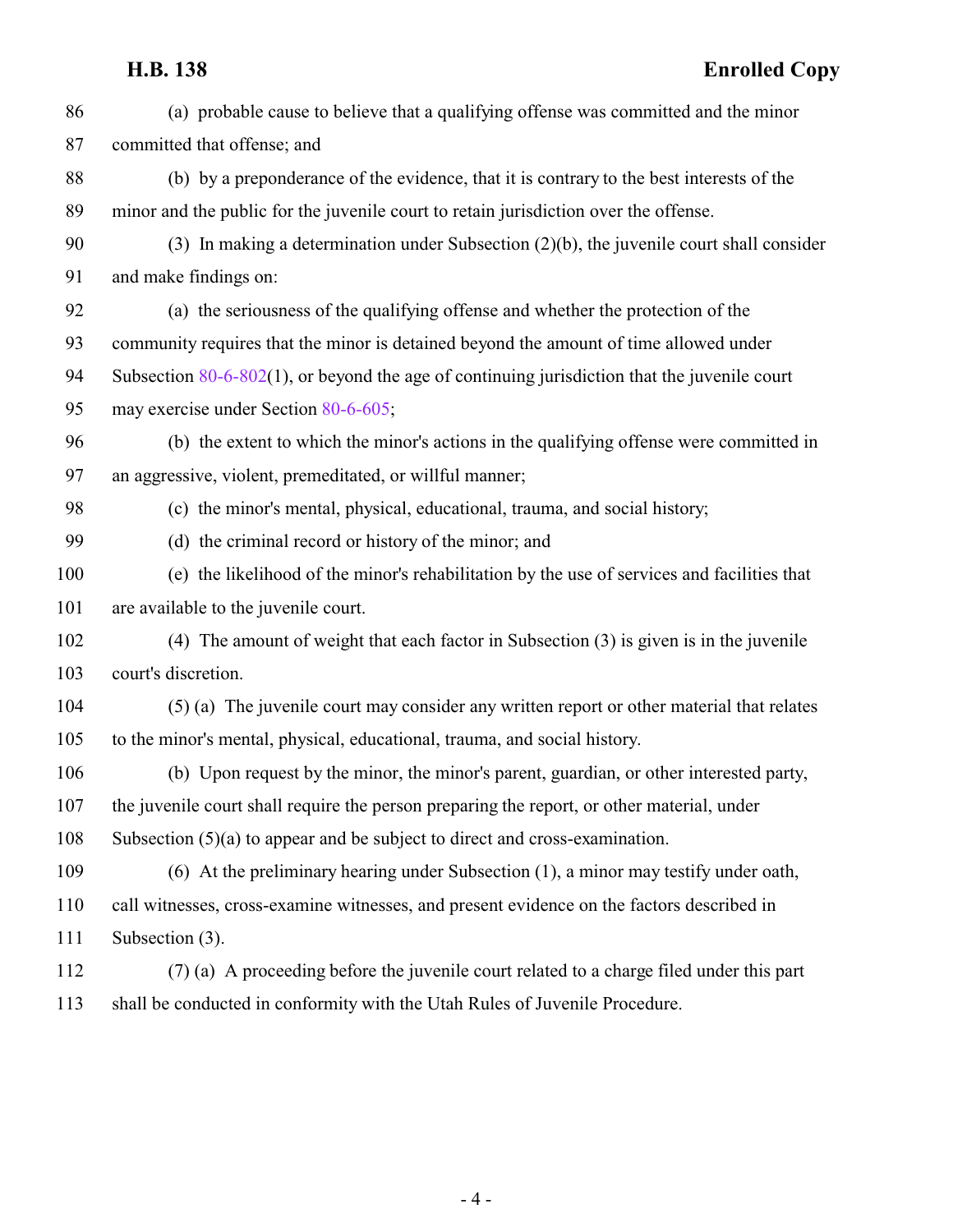(b) Sections [80-6-602](http://le.utah.gov/UtahCode/SectionLookup.jsp?section=80-6-602&session=2022GS), [80-6-603](http://le.utah.gov/UtahCode/SectionLookup.jsp?section=80-6-603&session=2022GS), and [80-6-604](http://le.utah.gov/UtahCode/SectionLookup.jsp?section=80-6-604&session=2022GS) are applicable to the preliminary hearing under this section. (8) If the juvenile court finds that the prosecuting attorney has met the burden of proof under Subsection (2), the juvenile court shall bind the minor over to the district court to be held for trial. (9) (a) If the juvenile court finds that a qualifying offense has been committed by a minor, but the prosecuting attorney has not met the burden of proof under Subsection (2)(b), the juvenile court shall: (i) proceed upon the criminal information as if the information were a petition under Section [80-6-305](http://le.utah.gov/UtahCode/SectionLookup.jsp?section=80-6-305&session=2022GS); (ii) release or detain the minor in accordance with Section [80-6-207](http://le.utah.gov/UtahCode/SectionLookup.jsp?section=80-6-207&session=2022GS); and (iii) proceed with an adjudication for the minor in accordance with this chapter. (b) If the juvenile court finds that the prosecuting attorney has not met the burden under Subsection (2) to bind a minor over to the district court, the prosecuting attorney may file a motion to extend the juvenile court's continuing jurisdiction over the minor's case until the minor is 25 years old in accordance with Section [80-6-605](http://le.utah.gov/UtahCode/SectionLookup.jsp?section=80-6-605&session=2022GS). (10) (a) A prosecuting attorney may charge a minor with a separate offense in the same criminal information as the qualifying offense if the qualifying offense and separate offense arise from a single criminal episode. (b) If the prosecuting attorney charges a minor with a separate offense as described in Subsection (10)(a): (i) the prosecuting attorney shall have the burden of establishing probable cause to believe that the separate offense was committed and the minor committed the separate offense; and (ii) if the prosecuting attorney establishes probable cause for the separate offense under Subsection (10)(b)(i) and the juvenile court binds the minor over to the district court for the qualifying offense, the juvenile court shall also bind the minor over for the separate offense to 141 the district court.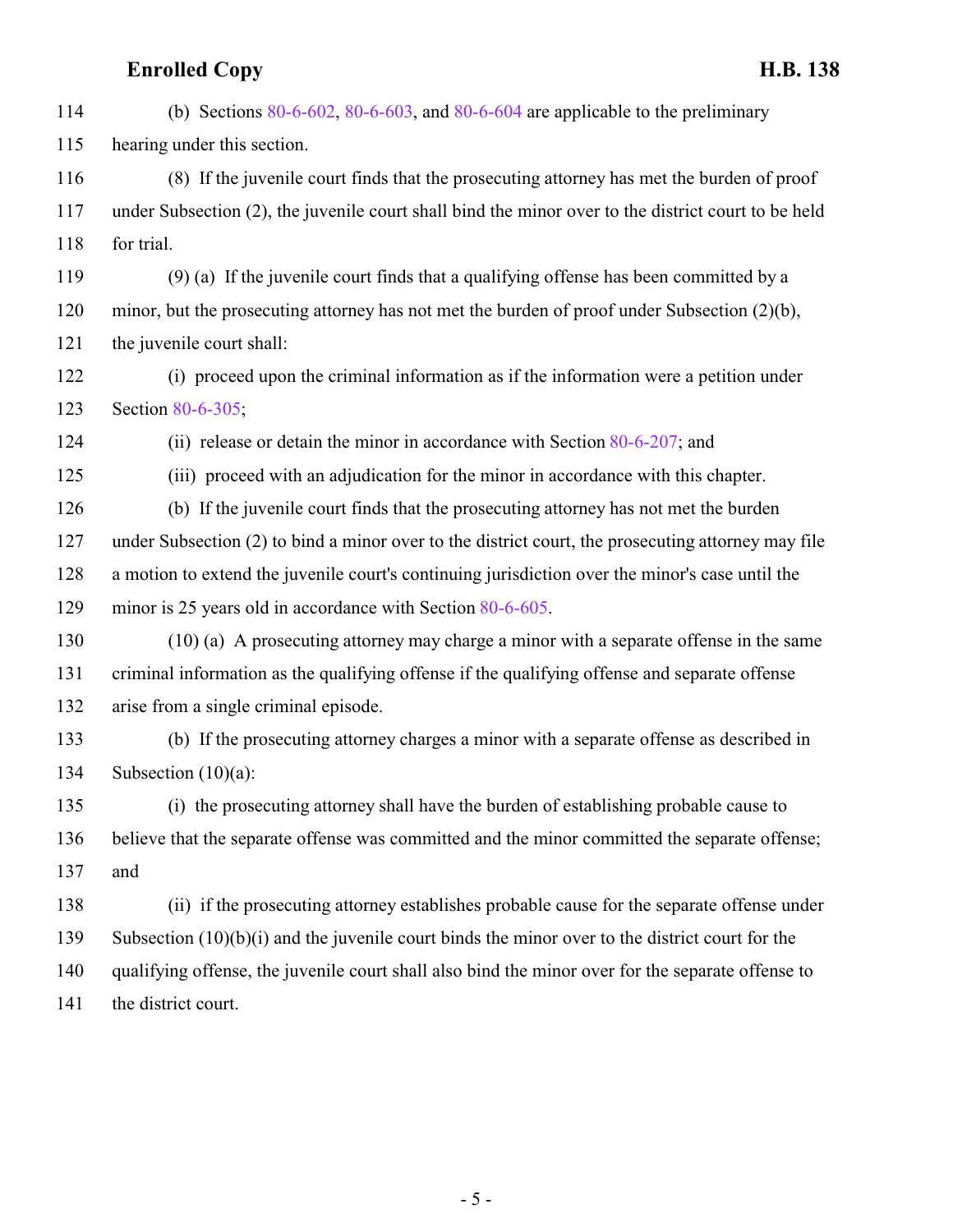**H.B. 138 Enrolled Copy**

| 142 | (11) If a grand jury indicts a minor for a qualifying offense:                                    |
|-----|---------------------------------------------------------------------------------------------------|
| 143 | (a) the prosecuting attorney does not need to establish probable cause under Subsection           |
| 144 | $(2)(a)$ for the qualifying offense and any separate offense included in the indictment; and      |
| 145 | (b) the juvenile court shall proceed with determining whether the minor should be                 |
| 146 | bound over to the district court for the qualifying offense and any separate offense included in  |
| 147 | the indictment in accordance with Subsections $(2)(b)$ and $(3)$ .                                |
| 148 | (12) If a minor is bound over to the district court, the juvenile court shall:                    |
| 149 | (a) issue a criminal warrant of arrest for the minor to be held in a detention facility;          |
| 150 | (b) advise the minor of the right to bail; and                                                    |
| 151 | (c) set initial bail in accordance with Title 77, Chapter 20, Bail.                               |
| 152 | (13) If the juvenile court orders the minor to be detained until the time of trial:               |
| 153 | (a) the minor shall be held in a detention facility, except that a minor who is subject to        |
| 154 | the authority of the Board of Pardons and Parole may not be held in a detention facility; and     |
| 155 | (b) the minor shall remain in the detention facility:                                             |
| 156 | (i) until released by a district court; or                                                        |
| 157 | (ii) if convicted, until sentencing.                                                              |
| 158 | $(14)$ (a) If a minor is held in a detention facility under Subsection $(13)$ and the minor       |
| 159 | attains the age of $[2+]$ 25 years old while detained at the detention facility, the minor shall: |
| 160 | $(i)$ be transferred within 30 days to an adult jail [to remain:]; and                            |
| 161 | (ii) remain in the adult jail until:                                                              |
| 162 | $\left[\frac{a}{a}\right]$ (A) $\left[\frac{until}{b}\right]$ released by the district court; or  |
| 163 | $[\text{ }(\text{ }b)]$ (B) if convicted, $[\text{until}]$ sentencing.                            |
| 164 | (b) Subsection $(14)(a)$ applies to any minor being held in a detention facility as               |
| 165 | described in Subsection (13) on or after May 4, 2022.                                             |
| 166 | (15) Except as provided in Subsection (16) and Section $80-6-507$ , if a minor is bound           |
| 167 | over to the district court under this section, the jurisdiction of the division and the juvenile  |
| 168 | court over the minor is terminated for the qualifying offense and any other separate offense for  |
| 169 | which the minor is bound over.                                                                    |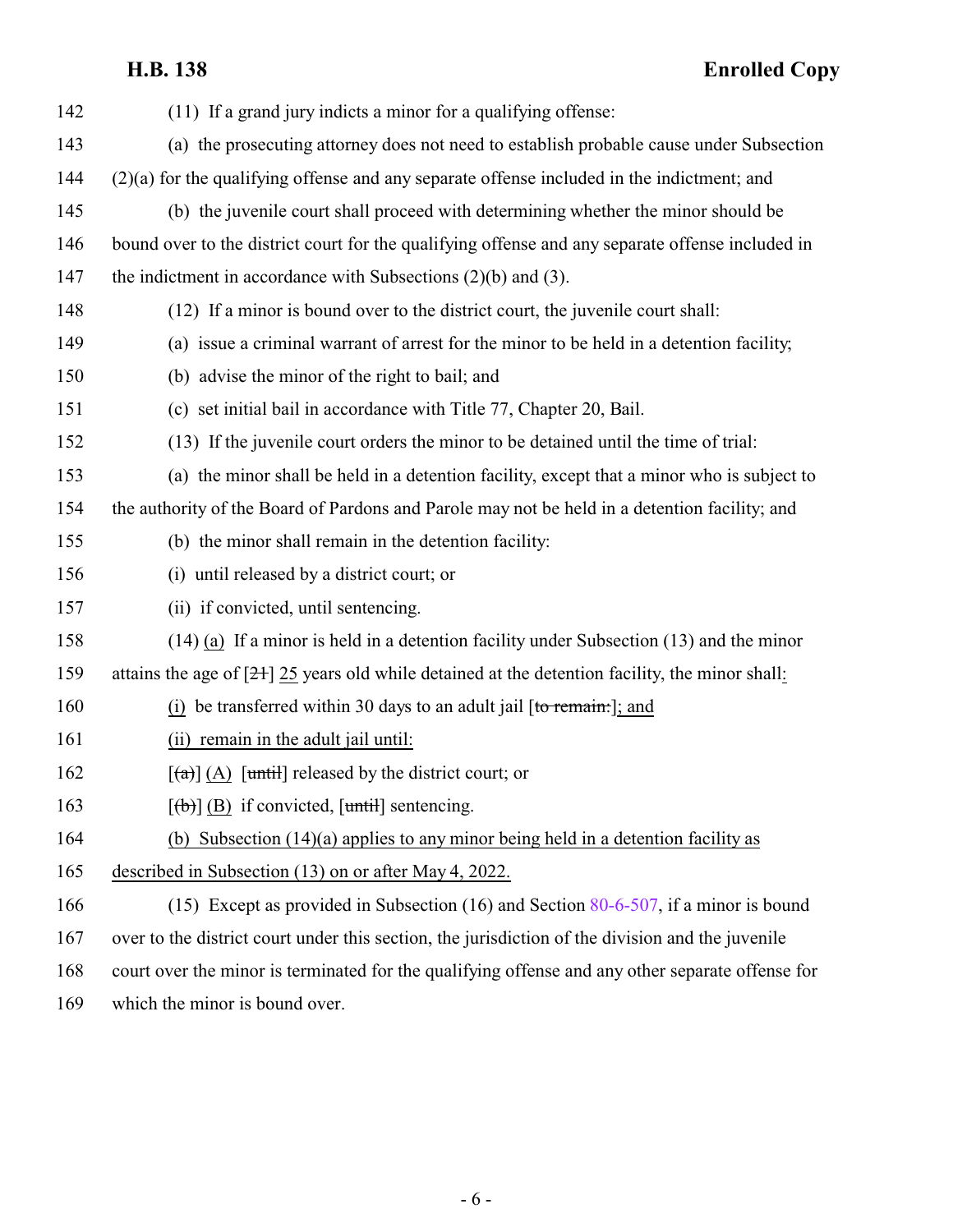- <span id="page-6-0"></span> (16) If a minor is bound over to the district court for a qualifying offense and the qualifying offense results in an acquittal, a finding of not guilty, or a dismissal: (a) the juvenile court regains jurisdiction over any separate offense committed by the minor; and (b) the division regains jurisdiction over the minor. Section 3. Section **80-6-507** is amended to read: **80-6-507. Commitment of a minor by a district court.** (1) (a) [When sentencing a minor, if] If the district court determines that probation is not appropriate and commitment to prison is an appropriate sentence when sentencing a minor: 179  $[(a)]$  (i) the district court shall order the minor committed to prison; and 180  $[(\theta)]$  (ii) the minor shall be provisionally housed in a secure care facility until the minor reaches [21] 25 years old, unless released earlier from incarceration by the Board of Pardons and Parole. (b) Subsection (1) applies to any minor being provisionally housed in a secure care facility as described in Subsection (1)(a) on or after May 4, 2022. (2) (a) The division shall adopt procedures by rule, in accordance with Title 63G, Chapter 3, Utah Administrative Rulemaking Act, regarding the transfer of a minor provisionally housed in a secure care facility under Subsection (1) to the physical custody of 188 the Department of Corrections. (b) If, in accordance with the rules adopted under Subsection (2)(a), the division determines that housing the minor in a secure care facility presents an unreasonable risk to others or that it is not in the best interest of the minor, the division shall transfer the physical custody of the minor to the Department of Corrections. (3) (a) When a minor is committed to prison but provisionally housed in a secure care facility under this section, the district court and the division shall immediately notify the Board of Pardons and Parole so that the minor may be scheduled for a hearing according to board procedures.
	-

(b) If a minor who is provisionally housed in a secure care facility under this section